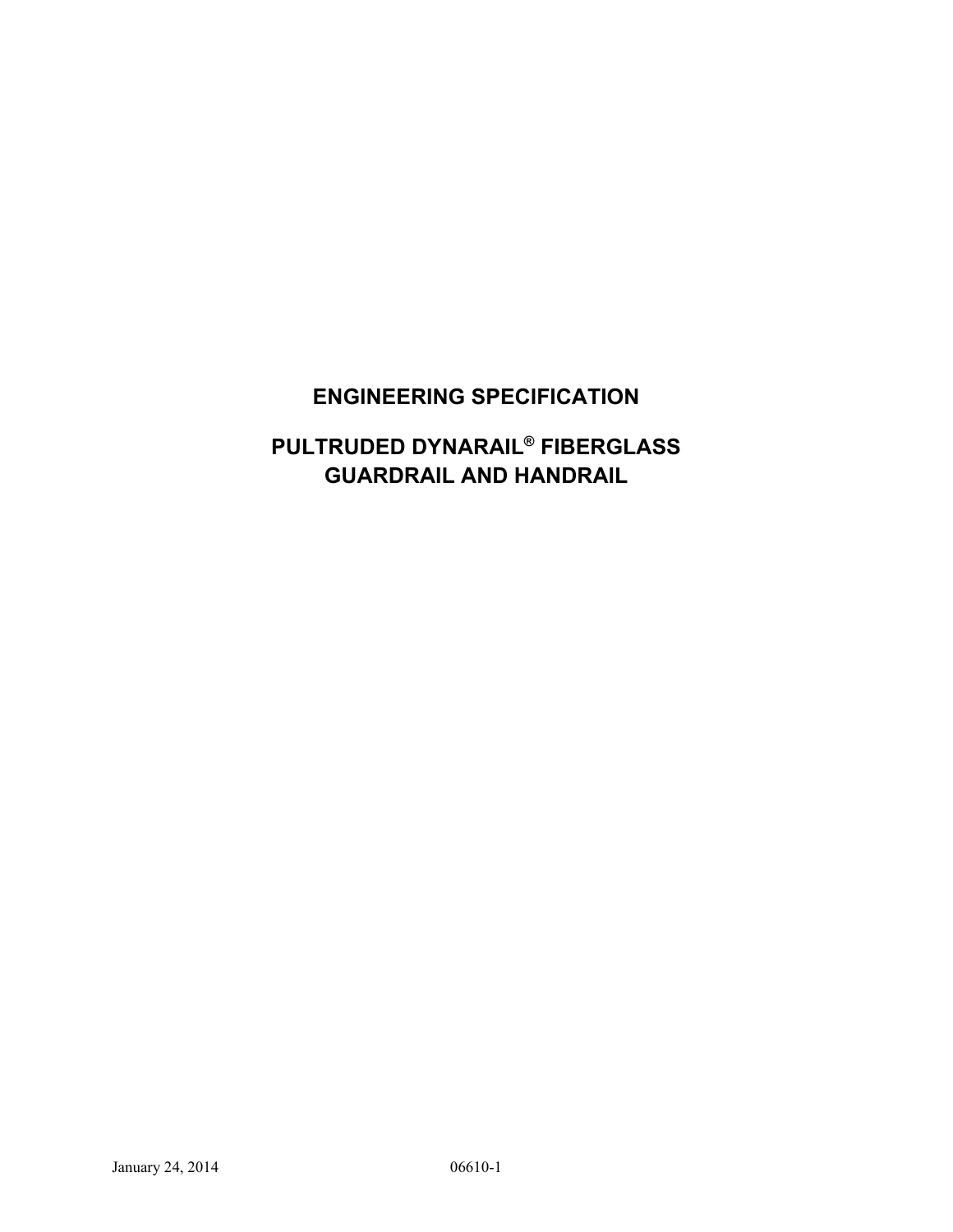#### SECTION 06610

#### FIBERGLASS REINFORCED PLASTICS (FRP) FABRICATIONS

## PULTRUDED TUBE GUARDRAIL AND HANDRAIL

#### PART 1 - GENERAL

#### 1.1 SCOPE OF WORK

A. This specification is for a pultruded fiberglass railing system in compliance with 2012 IBC, and OSHA 1910.23.

#### 1.2 REFERENCES

A. The publications listed below (latest revision applicable) form a part of this specification to the extent referenced herein. The publications are referred to within the text by the designation only.

 AMERICAN SOCIETY FOR TESTING AND MATERIALS (ASTM) Test Methods:

ASTM D-638-Tensile Properties of Plastics

ASTM D-790-Flexural Properties of Unreinforced and Reinforced Plastics

 ASTM D-2344-Apparent Interlaminar Shear Strength of Parallel Fiber Composites by Short Beam Method

ASTM D-495-High Voltage, Low-Current, Dry Arc Resistance of Solid Electrical Insulation

ASTM D-696-Coefficient of Linear Thermal Expansion for Plastics

ASTM E-84-Surface Burning Characteristics of Building Materials

 INTERNATIONAL CODE COUNCIL, INC. The International Building Code, 2012

 THE OCCUPATIONAL HEALTH AND SAFETY ADMINISTRATION Code of Federal Regulations (CFR), Title 29, Section 1910.23

### 1.3 CONTRACTOR SUBMITTALS

- A. The CONTRACTOR shall furnish shop drawings of all fabricated railings and accessories in accordance with the provisions of this Section.
- B. The CONTRACTOR shall furnish manufacturer's shop drawings clearly showing material sizes, types, styles, part or catalog numbers, complete details for the fabrication of and erection of components including, but not limited to, location, lengths, type and sizes of fasteners, clip angles, member sizes, and connection details.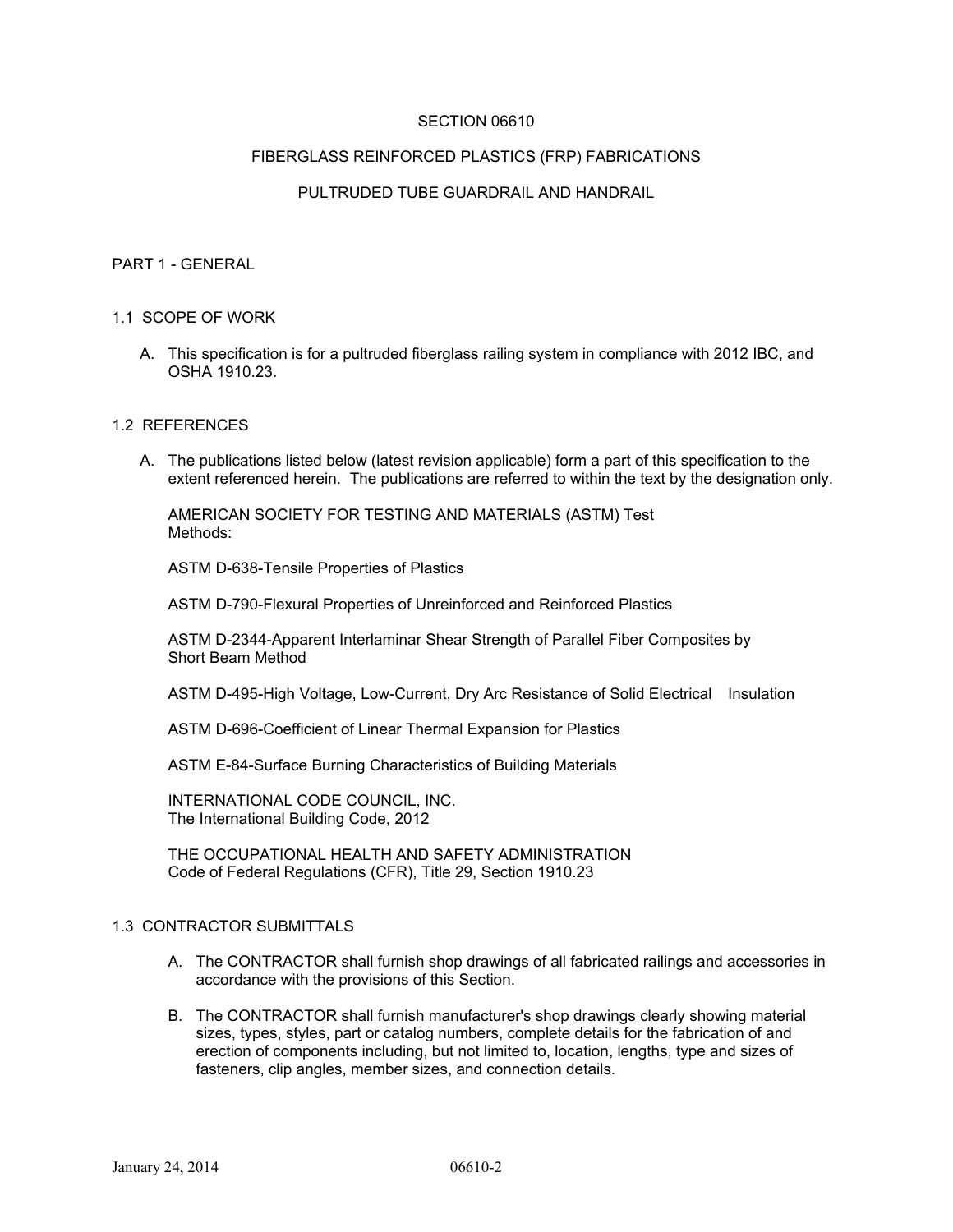- C. The CONTRACTOR shall submit the manufacturer's published literature including structural design data, structural properties data, corrosion resistance tables, certificates of compliance, test reports as applicable, and design calculations for systems not sized or designed in the contract documents, sealed by a Professional Engineer.
- D. The CONTRACTOR may be requested to submit sample pieces of each item specified herein for acceptance by the ENGINEER as to quality and color. Sample pieces shall be manufactured by the method to be used in the WORK.

### 1.4 QUALITY ASSURANCE

- A. All items to be provided under this Section shall be furnished only by manufacturers having a minimum of ten (10) years experience in the design and manufacture of similar products and systems. Additionally, if requested, a record of at least five (5) previous, separate, similar successful installations in the last five (5) years shall be provided.
- B. Manufacturer shall offer a 3 year limited warranty on all FRP products against defects in materials and workmanship.
- C. Manufacturer shall be certified to the ISO 9001-2008 standard.
- D. Manufacturer shall provide proof of certification from at least two other quality assurance programs for its facilities or products (DNV, ABS, USCG, AARR).

## 1.5 PRODUCT DELIVERY AND STORAGE

- A. Delivery of Materials: Manufactured materials shall be delivered in original, unbroken pallets, packages, containers, or bundles bearing the label of the manufacturer. Adhesives, resins and their catalysts and hardeners shall be crated or boxed separately and noted as such to facilitate their movement to a dry indoor storage facility.
- B. Storage of Products: All materials shall be carefully handled to prevent them from abrasion, cracking, chipping, twisting, other deformations, and other types of damage. Adhesives, resins and their catalysts are to be stored in dry indoor storage facilities between 70 and 85 degrees Fahrenheit (21 to 29 degrees Celsius) until they are required.

#### PART 2 - PRODUCTS

#### 2.1 MATERIALS

A. Guardrail and/or Handrail system to be Dynarail**®** as manufactured by

 **Fibergrate Composite Structures Inc.** 5151 Belt Line Road, Suite 1212 Dallas, Texas 75254-7028 USA (800) 527-4043 Phone (972) 250-1530 Fax

Website: www.fibergrate.com E-mail: info@fibergrate.com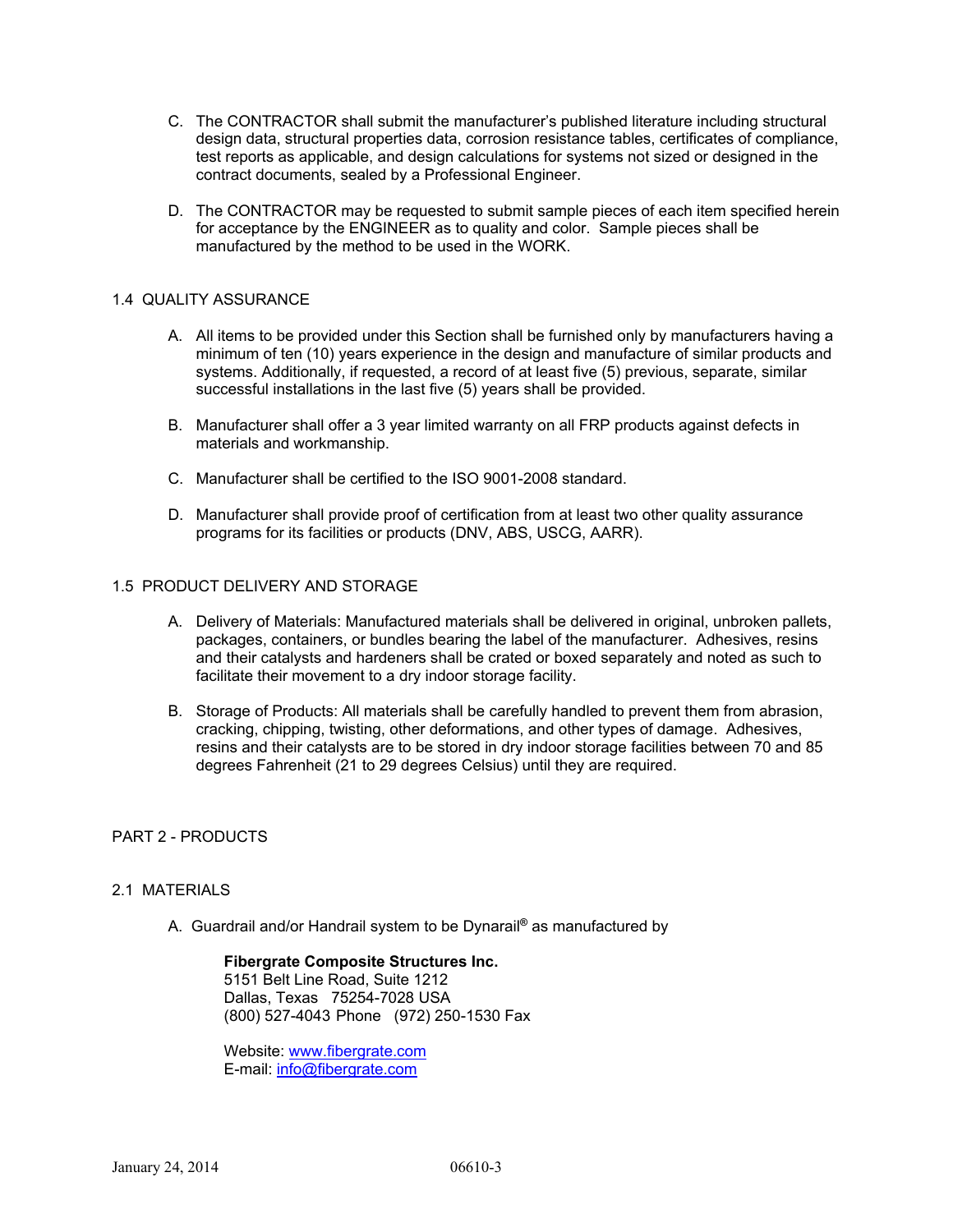#### 2.2 GENERAL

- A. All posts and rails are to be DYNAFORM**®** FRP structural shapes manufactured by the pultrusion process. The structural shapes shall be composed of fiberglass reinforcement and resin in qualities, quantities, properties, arrangements and dimensions as necessary to meet the design requirements and dimensions specified in the Contract Documents.
- B. Fiberglass reinforcement shall be a combination of continuous roving, continuous strand mat, and surfacing veil in sufficient quantities as needed by the application and/or physical properties required.
- C. Resins shall be {DYNAFORM**®** *ISO, non-fire retardant isophthalic polyester used to produce NSF Standard 61 certified shapes*; ISOFR, fire retardant isophthalic polyester; *VE, non-fire retardant vinyl ester used to produce NSF Standard 61 certified shapes* or VEFR, fire retardant vinyl ester, (*choose one*)} with chemical formulation necessary to provide the corrosion resistance, strength and other physical properties as required.
- D. All finished surfaces of FRP items and fabrications shall be smooth, resin-rich, free of voids and without dry spots, cracks, crazes or unreinforced areas. All glass fibers shall be well covered with resin to protect against their exposure due to wear or weathering.
- E. All pultruded structural shapes shall be further protected from ultraviolet (UV) attack with 1) integral UV inhibitors in the resin, 2) a synthetic surfacing veil to help produce a resin rich surface, and 3) an appropriate UV resistant coating for outdoor exposures.
- F. All FRP products shall have a tested flame spread rating of 25 or less per ASTM E-84 Tunnel Test, (except for non-fire retardant isophthalic polyester and vinyl ester NSF Standard 61 certified shapes).
- G. Top and bottom rails for guards are to be 1.75" x 0.125" (44.4 mm x 3.2 mm) wall square tube, the posts are to be  $2.125" \times 0.1875"$  (53.9 mm  $\times$  4.8 mm) wall square tube and kick plate is to be ½" deep x 4" wide with two reinforcing ribs. Offset rail used as handrail to be 1.5" x 0.25" (38.1 mm x 6.4 mm) wall round tube.
- H. The completed railing installation shall meet the following load requirements with a minimum factor of safety of 2.0:

Concentrated Load: 200 lb (891 N) applied in any direction at any point on the rail.

Uniform Load: 50 lb/lf (730.5 N/m) applied in any direction on the rail.

Loads are assumed not to act concurrently.

- I. All rails, posts, and kick plates are to be integrally pigmented yellow.
- J. Pultruded structural shapes used in the railing systems are to have the minimum longitudinal mechanical properties listed below: